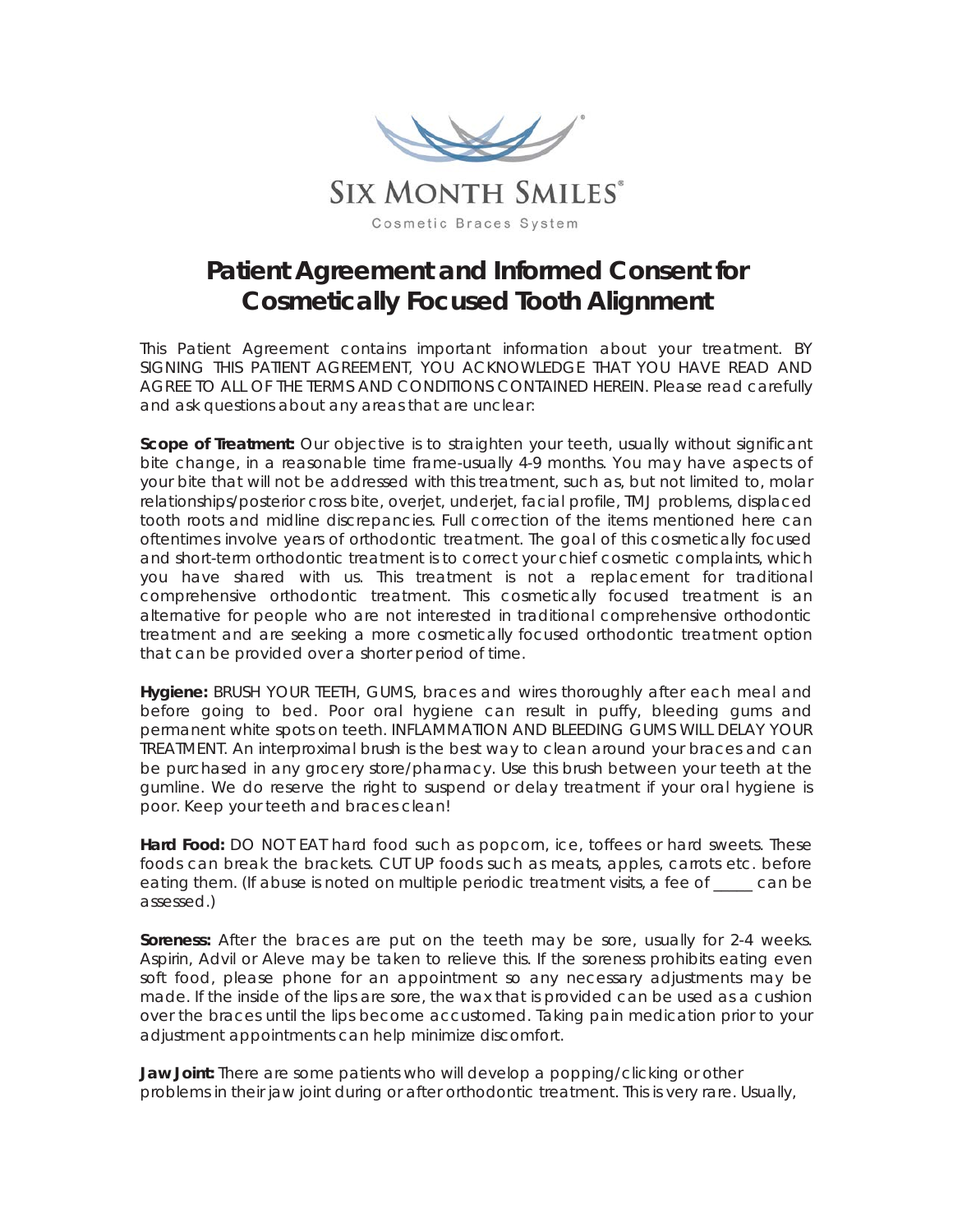orthodontic treatment provides a positive effect on the jaw joint. You should understand that pre-existing joint conditions can manifest as a popping or clicking after orthodontic treatment but orthodontic treatment by itself has not been shown to cause popping/clicking of the jaw joints.

**Main Objective:** I understand that the main objective of my orthodontic treatment is to align my teeth for cosmetic reasons. My bite and the relationship of my back teeth are not the focus of this treatment. 3-6 months may be required after treatment for the bite to settle and be completely comfortable. Significant changes in lip profile necessitate jaw surgery, which I am not seeking. I am aware of these objectives and limitations of short-term treatment. I fully understand that my course of treatment may not result in complete orthodontic correction. This is not mainstream orthodontic treatment philosophy and many orthodontists will disagree with this type of orthodontic treatment that does not aim to completely correct/change the bite relationship.

**A Cephalometric X-ray will not be taken:** A cephalometric x-ray is usually taken in association with traditional comprehensive orthodontics. This type of x-ray shows the relationship of the skull, skeleton and teeth. This type of x-ray does not provide us with essential information for performing cosmetic tooth alignment. Therefore, a cephalometric x-ray is not typically taken in association with cosmetic tooth alignment. By signing this consent form, you are communicating that you understand that this type of x-ray will not be part of your pre-treatment records. If you desire more information about this topic, please ask the doctor.

**Technique:** Space will be made by enamel reproximation (minor tooth reduction). This allows limited tooth movement in the area of the crowding. Rarely sensitivity is possible from this, but is transient and not common. Alternative treatment options to enamel reproximation for making space include tooth extraction, which we only perform in extreme cases of crowding, and expanding the dental arch is proven to be unstable in adult patients. Upper and lower dental midlines will not be made to coincide for most cases as midline changes often require years of treatment. Misshaped and abnormally long teeth will be reshaped as part of treatment. On occasion, bonding may be needed to provide an even appearance of the edges of front teeth whether because of stubborn tooth movement or misshaped teeth. Charges for bonding will be determined on a case-by-case basis.

**Standard of Straightness:** We seek to straighten teeth to a very high level with cosmetically focused orthodontic treatment. If, however, numerous custom requests arise which the doctor feels will take an inordinate amount of extra time or in fact may not even be possible to achieve, we reserve the right to refer you to an orthodontic specialist for conventional comprehensive, 2 year, bite-changing orthodontic treatment, without a refund of monies paid up until that point in treatment.

**Retention:** Teeth have a tendency to rebound to their original positions after orthodontic treatment. Very severe problems have a higher tendency to relapse, and the most common type of relapse occurs with twisted teeth. Retainers will be placed immediately to minimize relapse. Full cooperation in wearing these appliances (full time for 6 months, at night for 6 months, and every other night indefinitely) is essential and part time wear is required for years. There is a fee to replace lost retainers. There are both fixed and removable options for orthodontic retainers.

**Disputes:** Should any dispute arise regarding fees, treatment, its outcome, or other